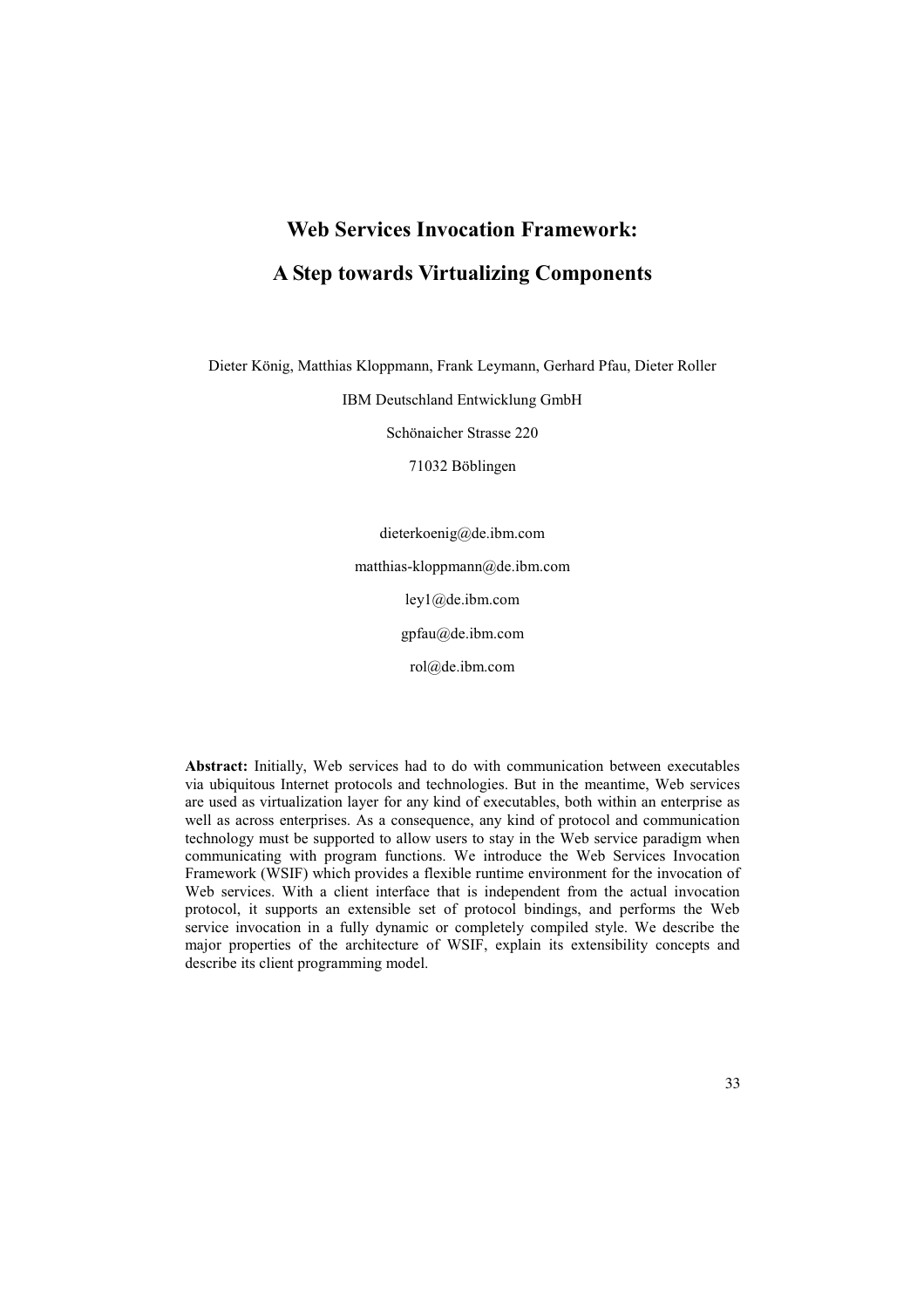## **1 Introduction**

As defined in [Au02], a *Web service* is a software application identified by a URI, whose interfaces and bindings are capable of being defined, described, and discovered as XML artifacts. A Web service supports direct interactions with other software agents using XML based messages exchanged via Internet-based protocols.

In order to exploit this concept for other types of service invocations as well, for example, in application integration scenarios, we extend this definition of a Web service beyond Internet-based protocols. Our objective is to create an extensible, generalized invocation architecture that supports both XML-based service bindings and any other service binding, and hides the details of these bindings from the client.

In the following chapter, we provide a high-level introduction to the language artifacts used to describe Web service interfaces and invocation protocols, and their extensions. The subsequent chapters explain the Web Services Invocation Framework architecture and the programming model for both the client and "providers", which extend the framework with new bindings. Finally, we will look at the implementation of this flexible and efficient runtime for the invocation of Web services, and give examples for supported binding extensions.

# **2 Web Service Description Language**

Web services are described by XML documents that are compliant with the standardized Web Service Description Language (WSDL) [Ch01].

From a more general service oriented architecture point of view [Bu00], abstract service interfaces described by WSDL documents may be bound to Internet-based protocols (e.g. SOAP [Bo00]) as well as to any other service invocation protocol. The same service interface may actually have multiple bindings at the same time.

For this purpose, WSDL has several well-defined extension points for the description of such bindings. WSDL extensions are used for a description of the protocol between the client and the Web service provider, a description of the exchanged data formats, and a description of quality of service attributes of the service invocation, for example, security or reliability attributes [De00] [At00].

The standard elements of a WSDL document are the document's root element with namespace declarations (definitions), the definition of the abstract interface (types, messages, port types, operations), a concrete protocol binding (bindings, operations), and a specification of a service provider address (services, ports).

WSDL extensions can be located in the document's root element in order to provide general information for the overall document like namespace definitions. The WSDL types section may be extended to support type systems other than XSD; however, this is not in the scope of this document.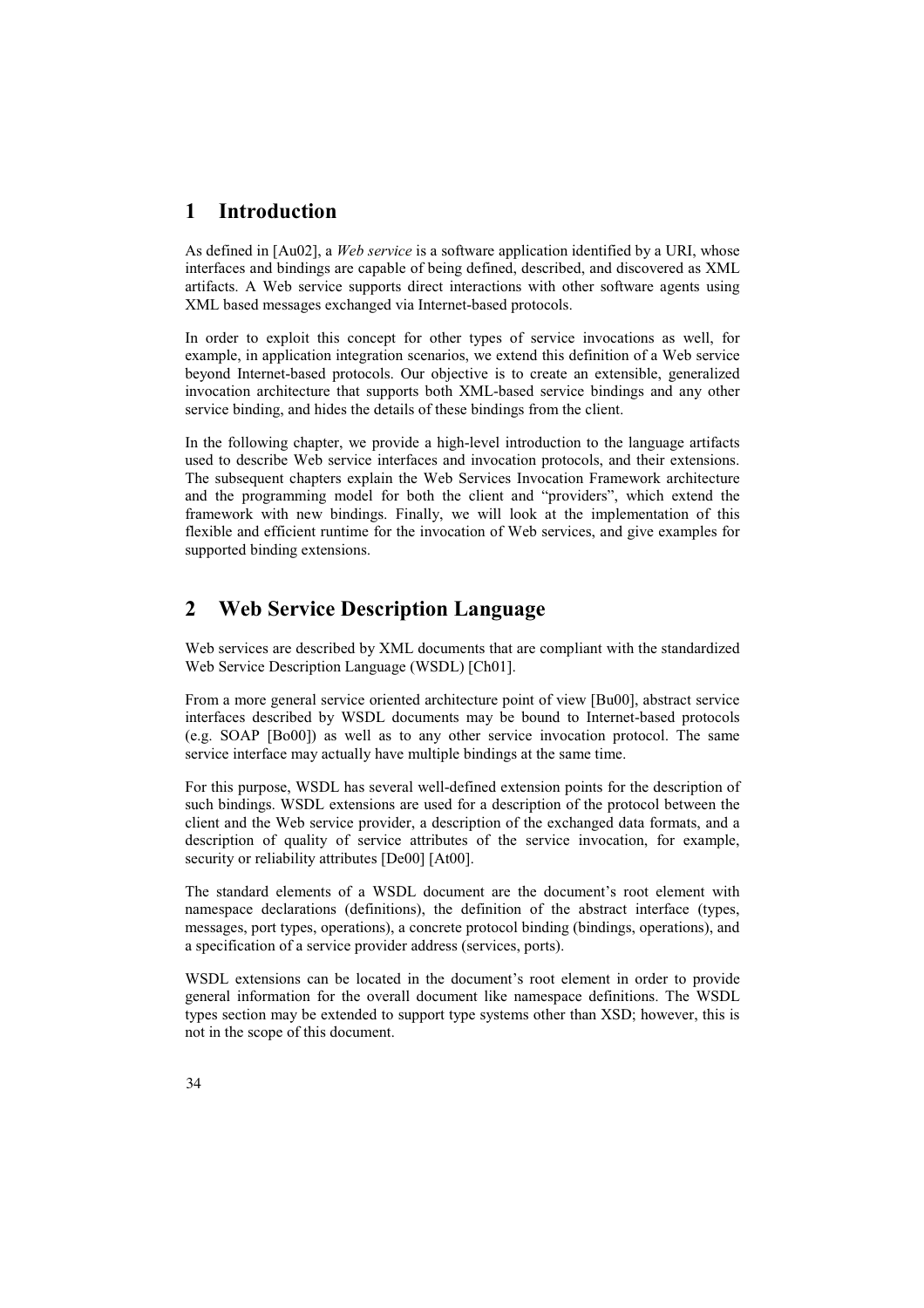For the scope of this document, the important WSDL extension points are the WSDL binding element that provides protocol specific information for all operations, and the WSDL service element for the specification of the service provider address.

### **2.1 Related Work**

The framework described in this document can be considered as one component of a service oriented architecture (SOA) "bus", which is responsible for additional invocation-related aspects like transaction management and security (see also [Bo00]).

Furthermore, the reader should get familiar with JAX-RPC [Ch02] as a portable and interoperable API for Web services. JAX-RPC is being developed through the Java Community Process as JSR-101. Note that JAX-RPC (like other efforts mentioned in [Bo00]) mainly concentrates on different flavors of SOAP, and does not address other protocols.

# **3 Web Services Invocation Framework Architecture**

The major objectives for the Web services invocation architecture are to have a client interface that is independent from the concrete binding, to provide an extensible framework that supports different bindings, and to enable both the interpretation and compilation of WSDL documents.

The Web Services Invocation Framework (WSIF) is a toolkit and a middleware layer that insulates users of Web services from idiosyncrasies of protocols and technologies of communicating with the program implementing a particular Web service (see figure 1).



Figure 1: WSIF is the middleware layer between service binding protocols and the calling client.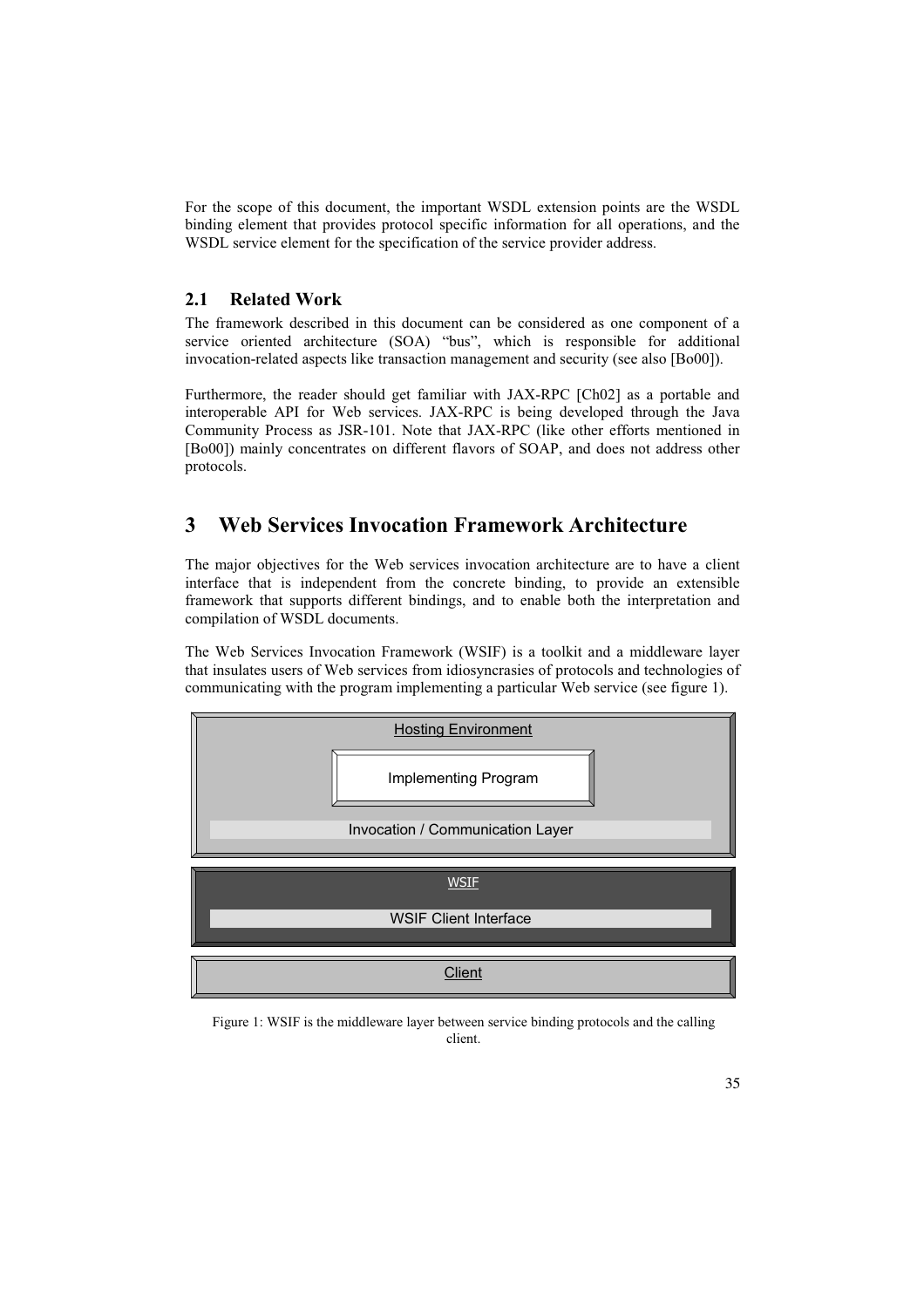The first version of WSIF was made public on IBM alphaWorks (see http://www.alphaworks.ibm.com/tech/wsif) in October 2001, and is now available as an open source project of the Apache Software Foundation (see http://xml.apache.org/axis/wsif).

In particular, WSIF provides a simple Application Programming Interface (API) that hides the service binding, a pluggable provider Service Provider Interface (SPI) for the ability to extend the runtime with additional service bindings, a dynamic lookup of invocation ports, and the ability to operate with different data type systems.

The following chapters describe how WSIF meets these architecture goals. In detail, we discuss the WSIF programming model for clients, providers, and data handling (see also figure 2). Finally, we show what implemented bindings look like, and give examples of concrete components that exploit WSIF.



Figure 2: WSIF Architecture: the WSIF provider interface is implemented for every WSDL binding extension.

# **4 WSIF Programming Model**

The client interaction with the WSIF runtime can be completely encapsulated in WSIFgenerated stubs generated from a WSDL document, similar to the stub/skeleton generation in CORBA. Alternatively, the client may issue direct calls to the WSIF client API services, also referred to as the WSIF dynamic invocation interface (DII).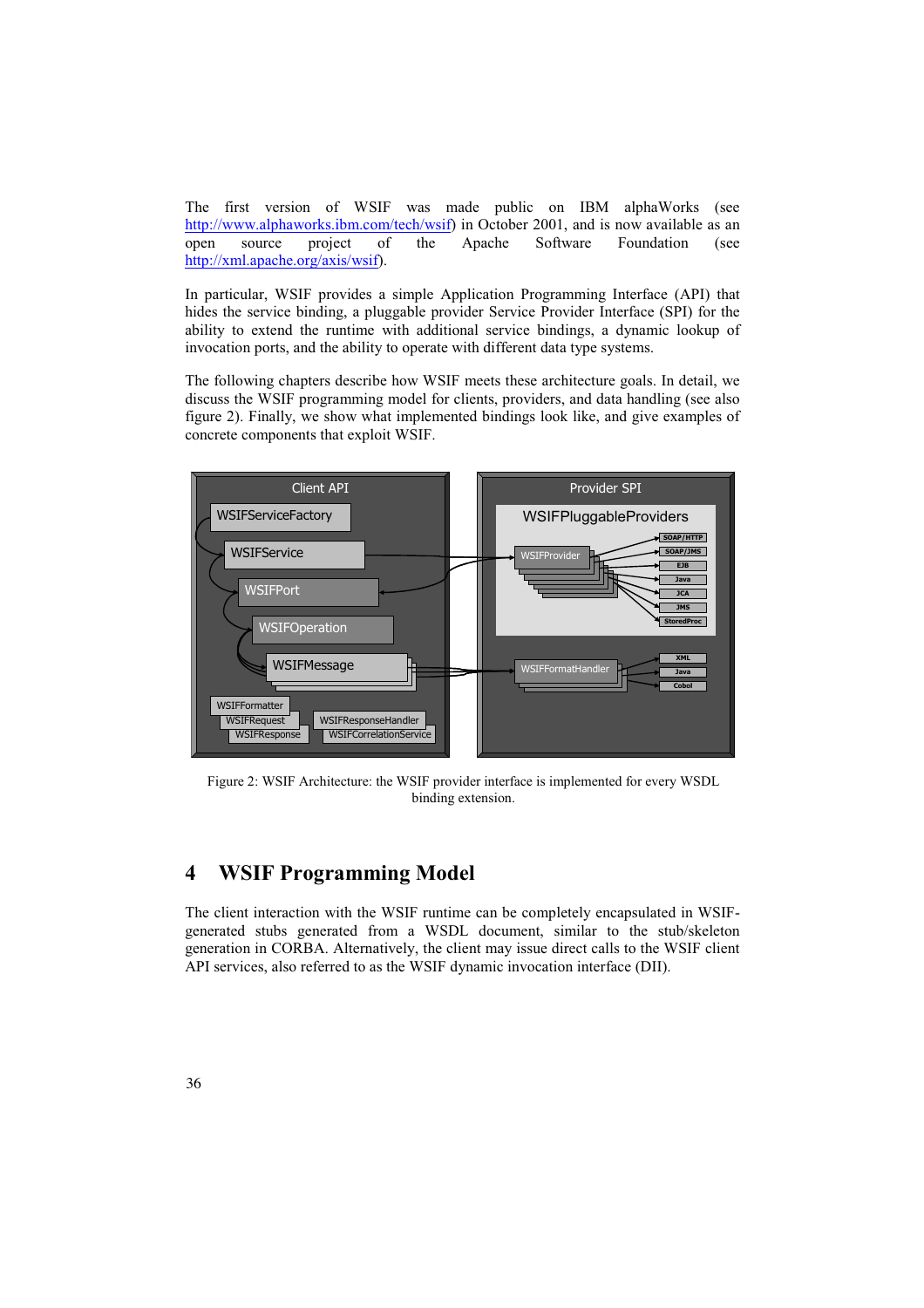### **4.1 WSIF Client Interface**

The WSIF dynamic invocation interface has a similar structure as the WSDL documents themselves. In other words, for many elements of WSDL documents, there are WSIF objects that represent these WSDL elements.

The WSIF client (or the generated stub) navigates through a hierarchy of WSIF factory objects, and finally calls the service invocation methods defined by the WSIFOperation interface.

The major steps performed by a WSIF client are (also reflected in the pseudo-code below) to create a service factory and use it with a WSDL document to create a service object, use the service object as a factory for a port object, use the port object as a factory for an operation object, and finally use the operation object as a factory for message objects (representing the operation's input, output, and optionally fault messages). Then, fill the input message object with the actual input data, execute the operation, and retrieve the result data from the output or fault message object, respectively.

Example: WSIF client programming model.

```
// Create WSIF service factory 
WSIFServiceFactory myServiceFactory = WSIFServiceFactory.newInstance(); 
// Create WSIF service 
WSIFService myService = myServiceFactory.getService( wsdlDefinition, 
                                                            wsdlServiceNS, 
                                                            wsdlService, 
                                                            wsdlPortTypeNS, 
                                                            wsdlPortType ); 
// Create WSIF port 
WSIFPort myPort = myService.getPort( wsdlPort ); 
// Create WSIF operation 
WSIFOperation myOperation = myPort.createOperation( wsdlOperation, 
                                                           wsdlOperationInput, 
                                                           wsdlOperationOutput ); 
// Create WSIF input, output, and fault messages 
WSIFMessage inputMessage = myOperation.createInputMessage(); 
WSIFMessage outputMessage = myOperation.createOutputMessage(); 
WSIFMessage faultMessage = myOperation.createFaultMessage(); 
// Initialize WSIF input message 
inputMessage.setObjectPart( inputPartName1, inputPartValue1 ); 
// Repeat for all input message parts ... 
// Call the operation 
boolean ok = myOperation.executeRequestResponseOperation( inputMessage, 
                                                                 outputMessage, 
                                                                 faultMessage ); 
// Process the results 
if ( ok ) { 
        // Process output message data ... 
}
else { 
        // Process fault message data ... 
}
```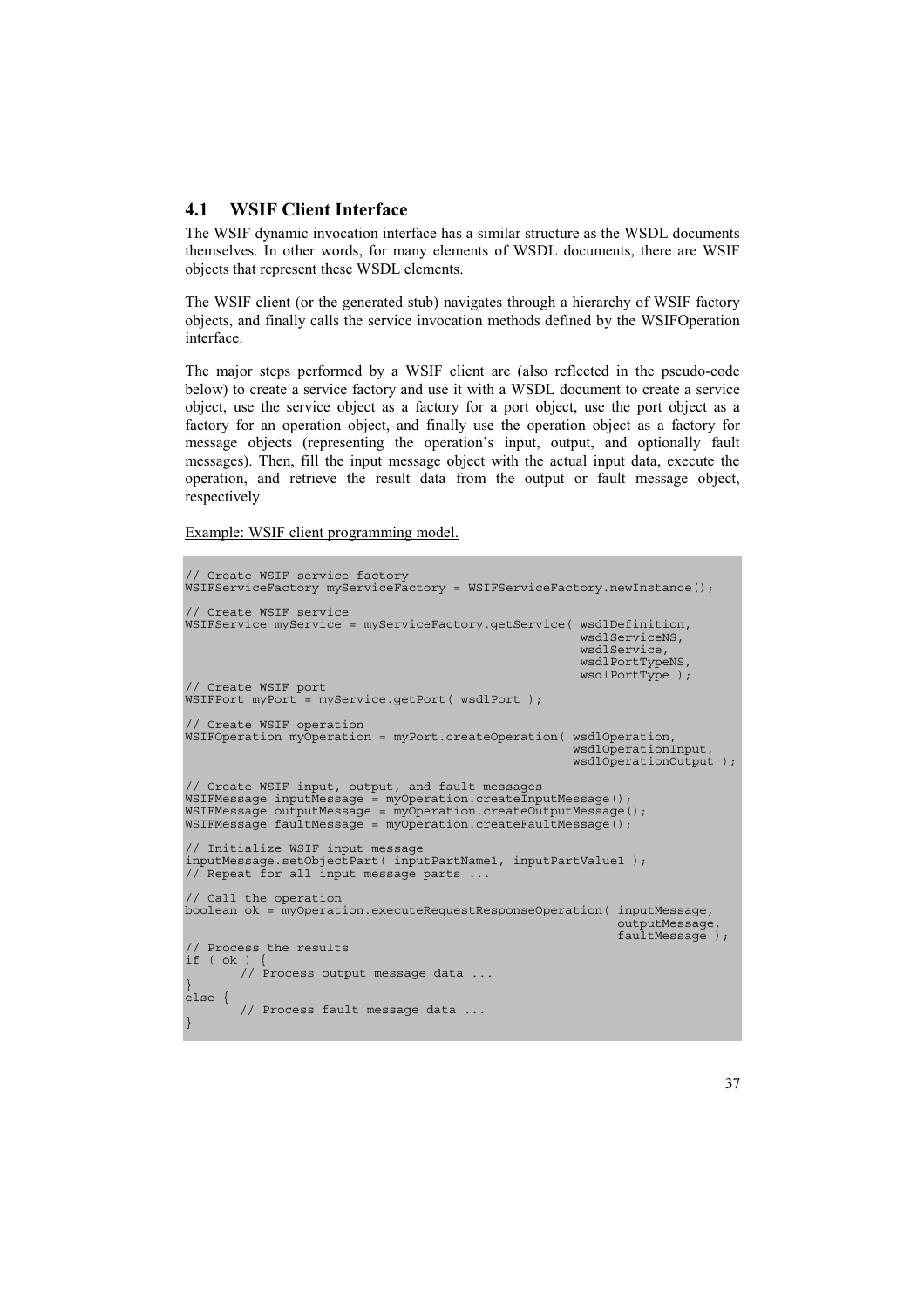#### **4.1.1 Asynchronous Invocation Protocols**

For binding implementations that deal with asynchronous protocols, there exist two different styles of client interactions. Asynchronous protocols can implement an invocation of a service described as a WSDL request-response operation. Such invocations are typically divided into several phases.

First, the client sends the request message with the input data for the operation to the service provider. Then, the service provider processes the request message and returns a response message that contains either the operation's output or fault data. Finally, the client processes the response message.

The WSIFOperation interface allows the client to run all phases in one synchronous thread of execution or execute the client's part of the conversation, that is, phase 1 and 3, separately. Each phase typically also represents its own ACID transaction.



Figure 3: The asynchronous WSIF client programming model is split into separate phases.

If the synchronous WSIF interface is used, then the asynchronous behavior is completely encapsulated in a single method call. This may not be appropriate in cases where WSIF clients are not allowed to stay in a blocking wait operation until the response is received. Furthermore, the synchronous interaction is not even possible when the client is running in a transaction, because the sending of the request message must be committed in order for the message to become visible to the service provider.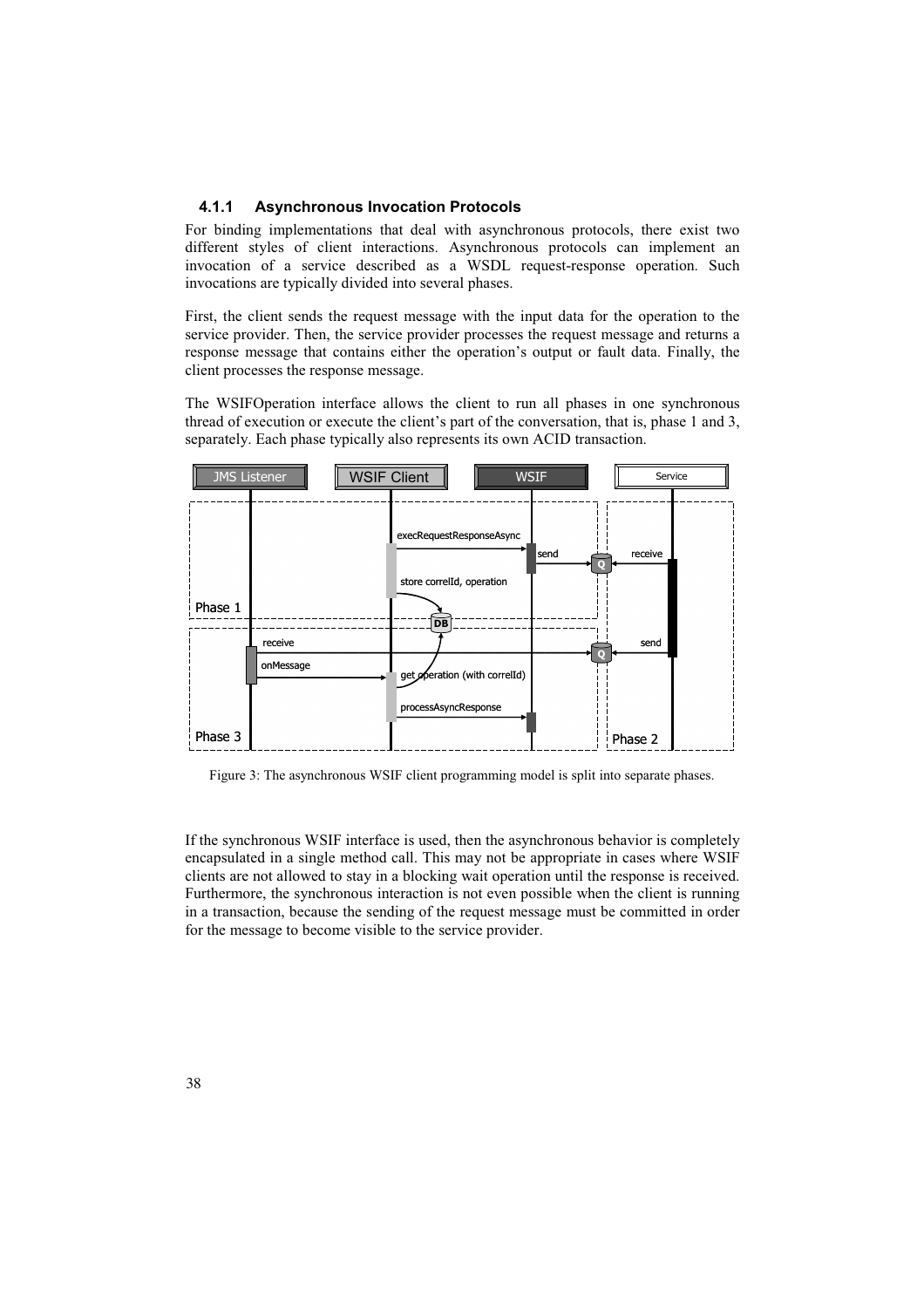If the asynchronous WSIF interface is used, then the third phase of the invocation is initiated when the response messages arrives, without the requirement for a blocking wait. If the response arrival is recognized by WSIF itself, the binding-specific wire format is processed, and the WSIF output message is returned to the client with a preregistered response handler callback. If the binding-specific protocol listener is owned by the client, then a second WSIF method is provided for the processing of the response message (see figure 3).

### **4.1.2 Service Instance Reuse**

The client may optionally reuse the WSIFPort object for subsequent invocations of the same or other operations that are provided by the WSDL port. In many implementations of the WSIFPort interface, the corresponding object will hold a "connection" to the service provider in order to invoke subsequent operations more efficiently by reusing existing objects, or to reuse the same service provider, in particular for stateful services.

WSIF allows serializing and deserializing the WSIFPort and its dependent objects for reuse in subsequent transactions, potentially running in a different process. Note, however, that the WSIFPort object is binding specific, and the degree of reusability is dependent on the binding properties. For examples, certain connections to service providers may only be reused within the same process.

### **4.2 WSIF Provider Interface**

A *WSIF provider* implements a particular set of WSDL binding extensions, that is, it is in charge for hiding the idiosyncrasies of the communication with the Web service. WSIF providers have been implemented for general-purpose Web services described by the SOAP binding as well as for specialized services that are based on local method calls, on Java objects or Enterprise JavaBeans, for example.

The WSIF provider implements code that understands a set of WSDL extensions for a specific protocol binding. It is the responsibility of the WSIF provider to define a set of WSDL extensions that use a particular namespace like "soap". Additionally the WSIF provider implements a set of WSDL definition classes corresponding to the WSDL extensions. In addition to that the WSIF provider consists of provider specific implementations of the WSIFPort, WSIFOperation, and eventually WSIFMessage interfaces.

WSIF provider implementations are dynamically located using a naming convention for their respective package and class names, for example,

"org.apache.wsif.providers.soap.apachesoap"

No particular registration is required, and new providers may be dynamically added to a running system.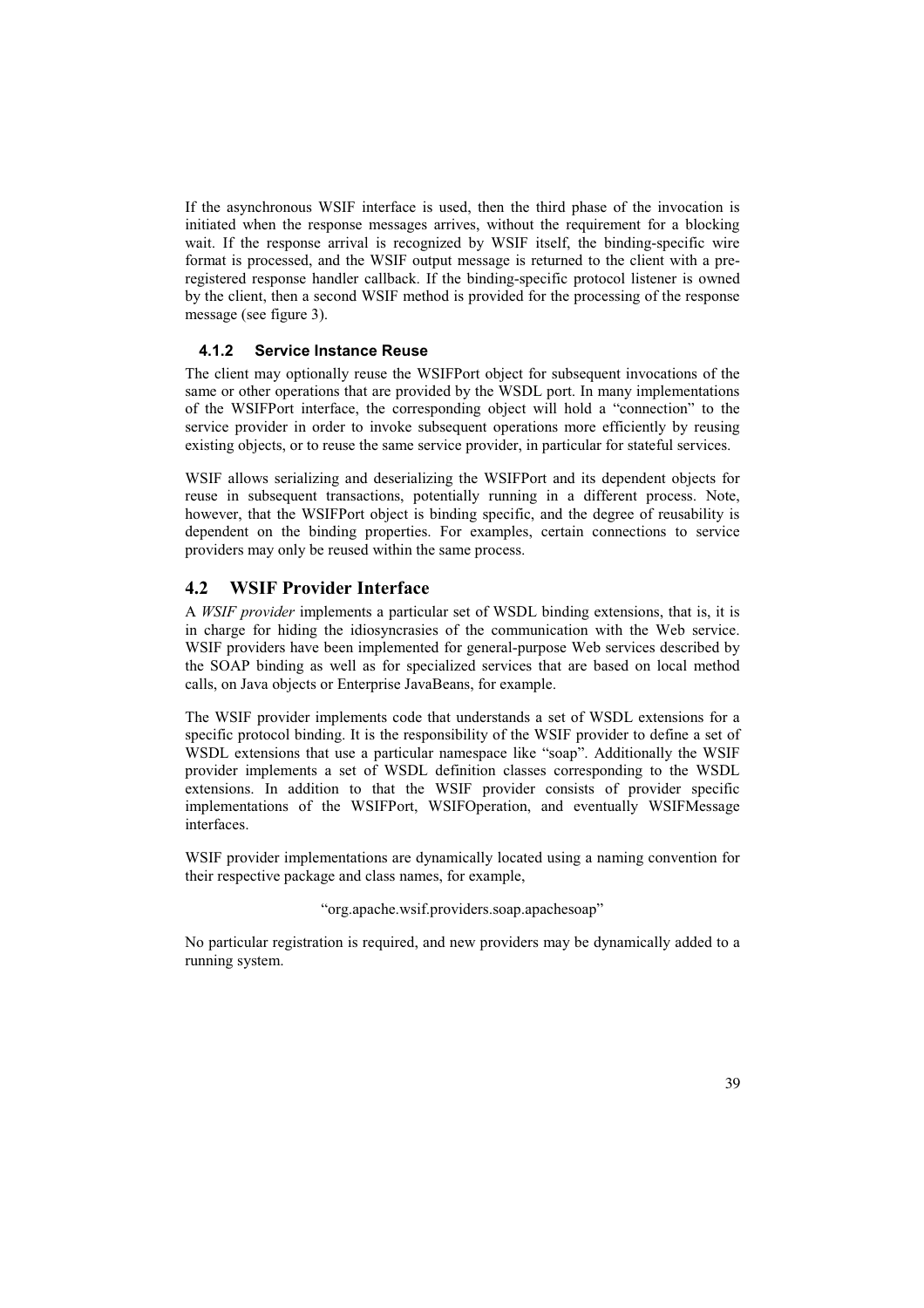### **4.3 WSIF Data Formatting**

In addition to operation bindings discussed in the previous sections, WSIF allows to handle different data format representations independent of the invocation protocol. For example, multiple protocol bindings based on Java method calls expect data to be passed as Java objects. On the other hand, protocol bindings based on message exchange may expect data to be passed in an XML document representation.

### **4.3.1 WSIF Format Handlers**

In order to become independent from data type systems used by different invocation protocols, WSIF uses an internal data representation that does not make any assumptions about the "native" type system that is needed by the concrete WSIF provider.

The type conversion from the internal data representation to the native type system required by WSIF providers is performed by WSIF format handlers. A format handler operates on a particular data type. The description of the data type conversion is also a WSDL extension (of the binding element), and is called a *format binding*. The format binding contains "type map" elements for each data type that has to be transformed.

Attributes of the format binding and type map elements establish a naming convention that enables the WSIF framework to do a dynamic lookup of the corresponding format handler.

In the format binding, each source data type is described by an XML schema type. This is the XSD that was used in the description of the abstract operation interface.

The target data type is described by attributes of the type map element that have values which are well understood by the respective format handler.

## **5 WSIF Implementation**

The following sections illustrate how WSDL bindings have been extended for invocation protocols that are already available with WSIF, and show how format handlers for data type transformation can be used orthogonal to the operation binding extensions.

### **5.1 WSIF Provider for WSDL Operation Bindings**

The Apache deliverable of WSIF contains implementations of the WSIF provider interface for the following operation bindings. We show binding extensions for SOAP (using HTTP or JMS as the transport layer), Enterprise JavaBeans or native Java methods, J2EE Connector Architecture compliant connectors, and native Java Message Services (JMS).

The WSDL samples in the following sections only show the WSDL binding and service sections, and not the complete WSDL document. The description of the abstract operation interface does not have any binding-specific extension.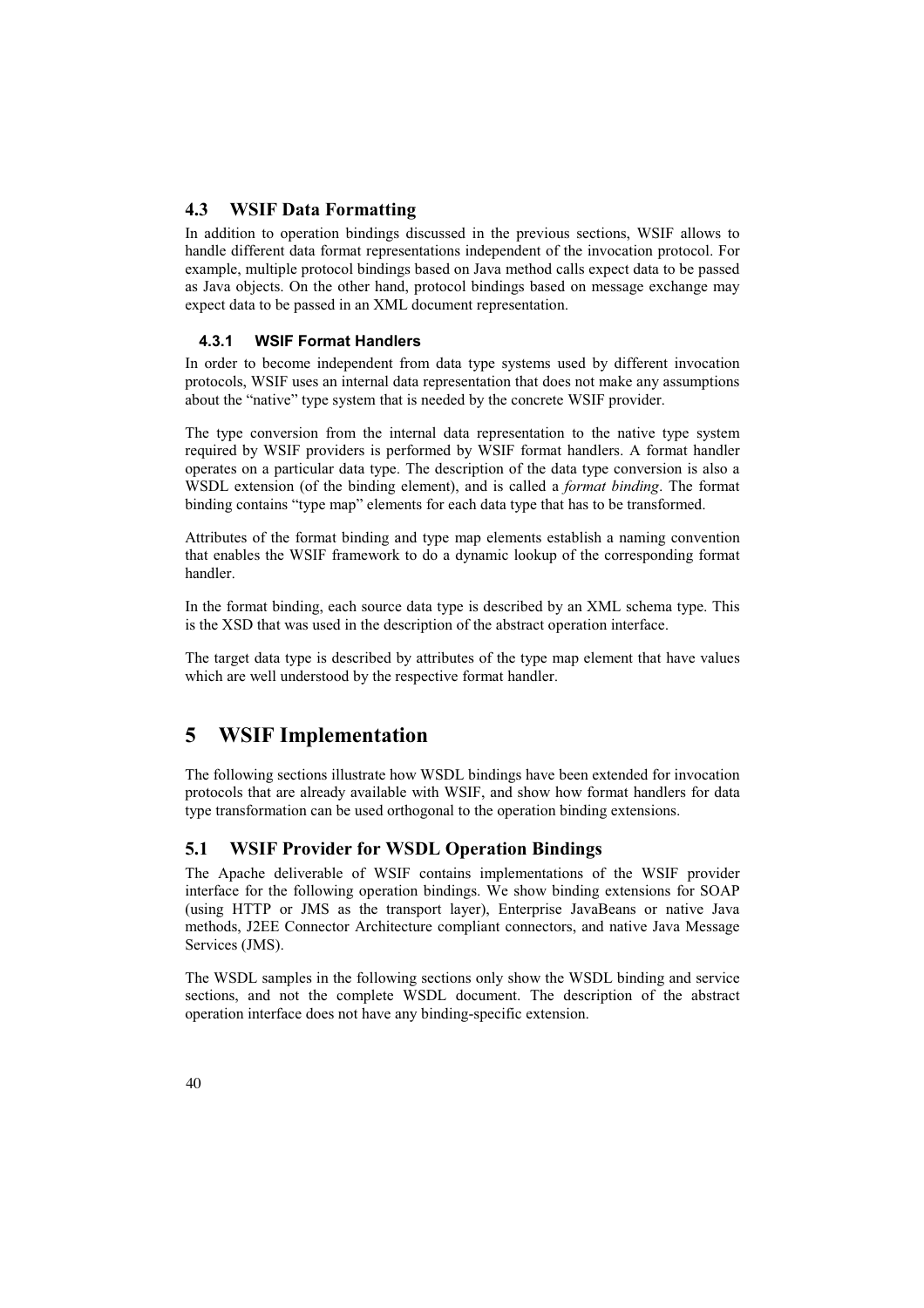### **5.1.1 SOAP**

The WSIF provider for the SOAP over HTTP binding implements the WSDL binding extensions defined by the SOAP protocol [Bo00].

Example: SOAP over HTTP.

```
<binding name="StockQuoteSoapBinding" type="tns:StockQuotePortType"> 
   <soap:binding style="rpc"
 transport="http://schemas.xmlsoap.org/soap/http"/> 
 <operation name="GetTradePrice"> 
       <soap:operation soapAction="http://example.com/GetTradePrice"/> 
      <input> 
          <soap:body use="encoded"
 namespace=http://example.com/stockquote 
 encodingStyle="http://schemas.xmlsoap.org/soap/encoding/"/>
      </input> 
       <output> 
          <soap:body use="encoded"
 namespace=http://example.com/stockquote 
 encodingStyle="http://schemas.xmlsoap.org/soap/encoding/"/>
      </output> 
    </operation>> 
</binding>
<service name="StockQuoteService"> 
 <documentation>My first service</documentation> 
 <port name="StockQuotePort" binding="tns:StockQuoteBinding"> 
      <soap:address location="http://example.com/stockquote"/>
    </port> 
</service>
```
If the SOAP protocol is used with Java Message Services (JMS) as the transport layer, then only the *transport* attribute of the binding and the *port* element are changed.

Example: SOAP over JMS.

```
<binding name="StockQuoteSoapBinding" type="tns:StockQuotePortType"> 
 <soap:binding style="rpc"
 transport="http://schemas.xmlsoap.org/soap/jms"/> 
      \cdot)
</binding>
<service name="StockQuoteService"> 
 <port name="StockQuotePort" binding="tns:StockQuoteBinding"> 
 <jms:address destinationType="queue" 
 jndiConnectionFactoryName="myQCF" 
             jndiDestinationName="myQ" 
 initialContextFactory= "com.ibm.NamingFactory"
 jndiProviderURL= "iiop://something:900/"/> 
    </port> 
</service>
```
#### **5.1.2 Enterprise JavaBeans (EJB) and Native Java**

For the invocation of Enterprise JavaBeans methods, the method signature, the interface type (home/remote), and the EJB name for the directory lookup are specified.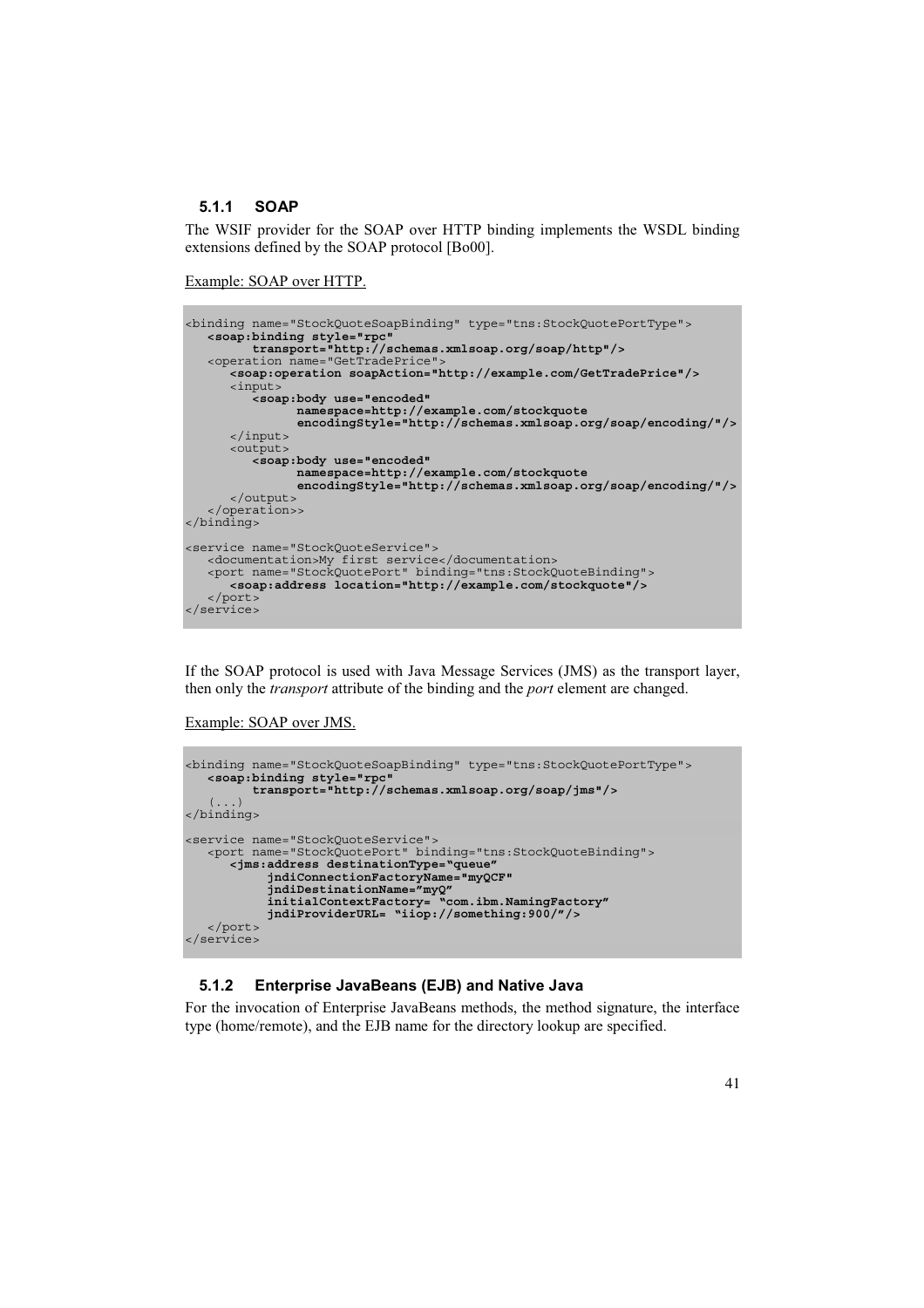Example: Enterprise JavaBeans.

```
<binding name="DefaultPortTypeJavaBinding" type="tns:DefaultPortType"> 
   <ejb:binding/> 
   <operation name="readCustomer"> 
      <ejb:operationmapping method="getCustomer"
 partOrdering="firstName lastname customerNo" 
 interface="remote" /> 
      <input name="RequestMessage"/> 
 <output name="ResponseMessage"/> 
 <fault name="FaultMessageCustomerNotFound"/> 
      <fault name="FaultMessageInvalidCustomerNumber"/> 
    </operation> 
</binding>
<service>
   <port name="DefaultPortTypeJavaPort"
         binding="tns:DefaultPortTypeJavaBinding"> 
       <ejb:address class="com.ibm.example.EjbCustomerManager" 
           jndiName="myapp/EjbCustomerManager" /> 
   </port> 
</service>
```
For native Java method calls, the class definition is sufficient, that is, no lookup is required.

#### **5.1.3 J2EE Connector Architecture (JCA)**

The example below shows a WSDL binding section for a CICS J2EE Connector call. The input and output sections also contain additional specifications related to the data format passed to the CICS program (the COMMAREA data structure). This is discussed in the section about format bindings below.

Example: J2EE Connector Architecture.

```
<binding name="MyConnectorBinding" 
 type="tns:MyConnectorPortType"> 
<cics:binding/>
    <operation name="getCustomerInfo"> 
       <cics:operation functionName="CUSTINFO"/> 
 <input name="Request"> ... </input> 
 <output name="Response"> ... </output> 
 </operation> 
</binding>
<service name="MyConnectorService"> 
 <port name="MyConnectorPort" binding="tns:MyConnectorBinding"> 
       <cics:address connectionURL="xyz.ibm.com" serverName="cics21"/> 
    </port> 
</service>
```
#### **5.1.4 Native Java Message Services (JMS)**

The native JMS binding operates directly on the transport layer. The WSDL extensions describe the "wire format" of the JMS message. In the example, the message contains a serialized Java object.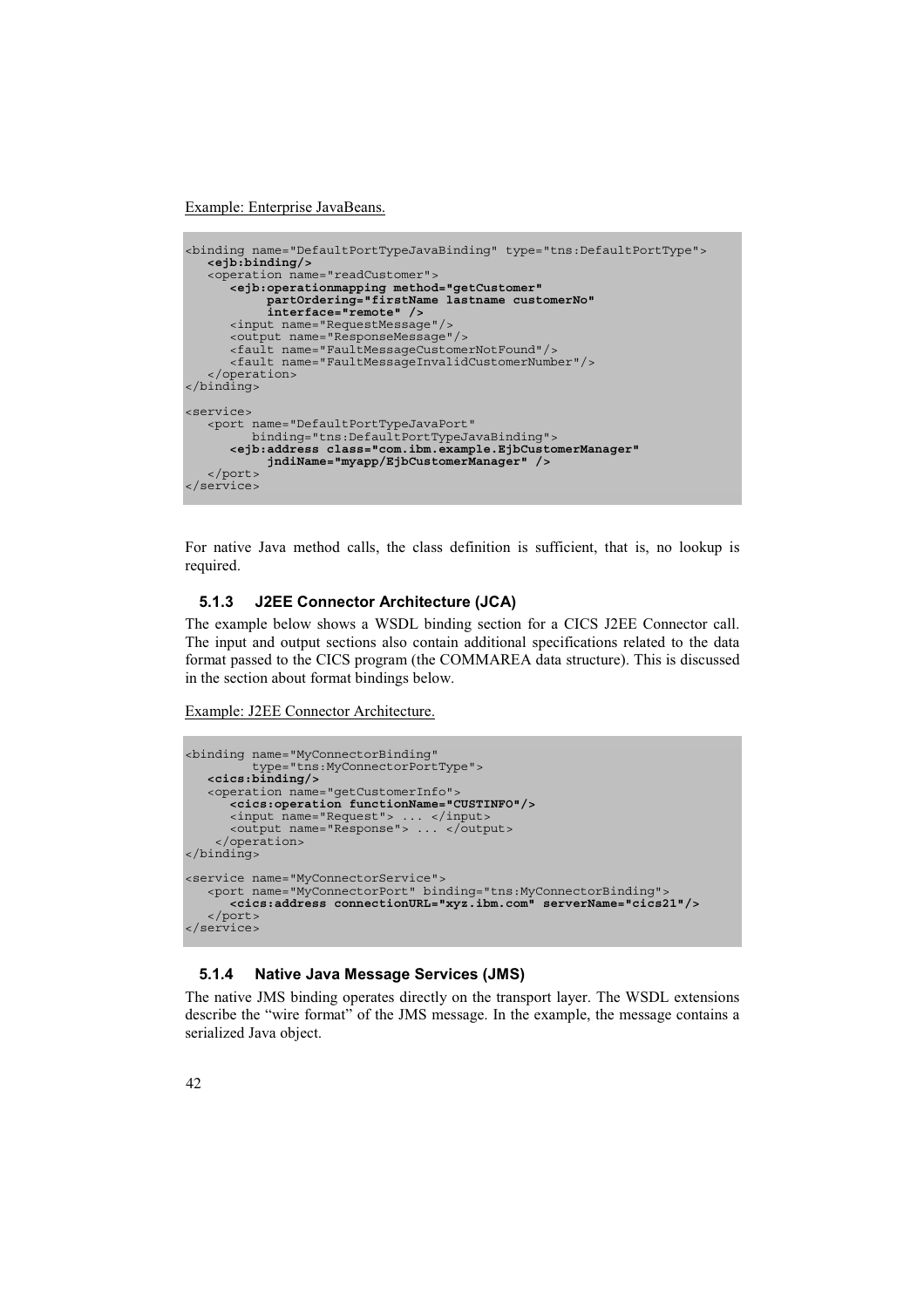Example: native Java Message Services.

```
<binding name="JmsBinding" type="JmsPortType"> 
 <jms:binding type="ObjectMessage" /> 
 <operation name="JmsOperation"> 
       <input name="RequestMessage"/> 
       <output name="ResponseMessage"/> 
    </operation> 
</binding>
<service name="JmsService"> 
   <port name="JmsPort" binding="JmsBinding"> 
       <jms:address destinationStyle="queue"
                    jndiConnectionFactoryName="myQCF"
                    jndiDestinationName="myDestination"/> 
 </port> 
</service>
```
### **5.2 WSIF Format Handler for WSDL Format Bindings**

The format binding is combined with other operation bindings shown in the previous examples, in particular those that deal with EJB, Java, and J2EE connector interfaces. It parameterizes the WSIF format handler code that is used for data type conversions.

In the following example, a format binding is combined with the native JMS binding from the previous section. In this case, the format handler presents the element described by the XSD type "**tns:RequestObjectType**" to the JMS provider as complex Java object of type "**com.ibm.process.RequestObject**". The provider will then serialize the Java object and insert it into the JMS ObjectMessage.

Example: Format Binding, embedded into the JMS binding.

```
<binding name="JmsBinding" type="JmsPortType"> 
   <jms:binding type="ObjectMessage" /> 
  <format:typemapping encoding="Java"> 
 <format:typemap name="tns:RequestObjectType"
 formatType="com.ibm.process.RequestObject" /> 
      <format:typemap name="tns:ResponseObjectType"
                     formatType="com.ibm.process.ResponseObject" /> 
   </format:typemapping>
   <operation name="JmsOperation"> 
      <input name="RequestMessage"/> 
     <output name="ResponseMessage"/>
    </operation> 
</binding>
<service name="JmsService"> 
 <port name="JmsPort" binding="JmsBinding"> 
      <jms:address destinationStyle="queue"
 jndiConnectionFactoryName="myQCF"
 jndiDestinationName="myDestination"/> 
   </port> 
</service>
```